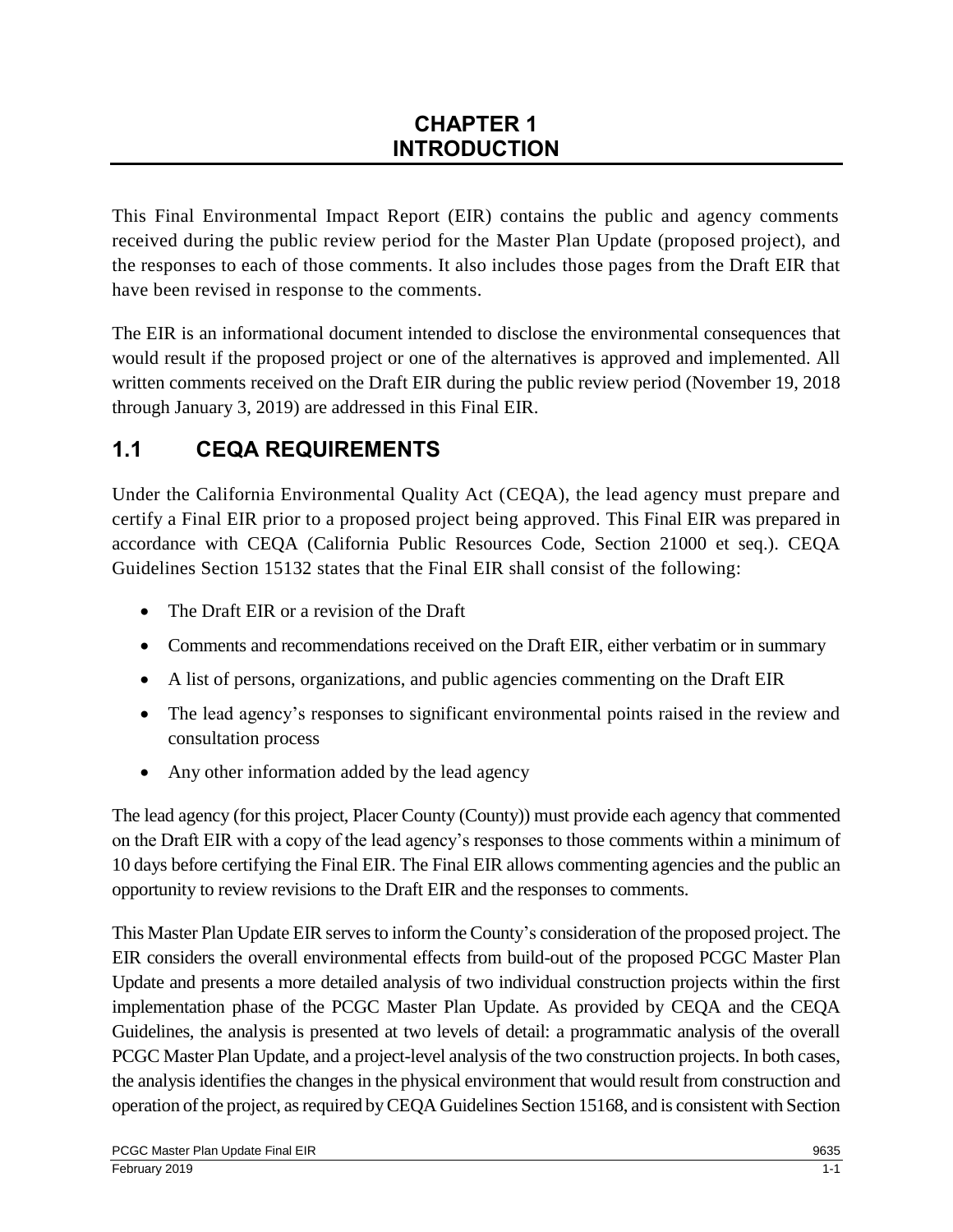15151 of the CEQA Guidelines. The EIR also includes analysis of other alternatives to the proposed project, which are discussed in the Draft EIR (Chapter 20, Alternatives).

This Final EIR provides responses to all comments received on the Draft EIR. The responses clarify, correct, and/or amplify text in the Draft EIR, as appropriate. Chapter 2 contains all individual responses to comments received during the Draft EIR public comment period. The Final EIR also includes text changes made to the Draft EIR either in response to comments or at the initiative of the County. These changes are summarized in Table 1-2 (see Section 1.4, Summary of Draft EIR Text Changes), identified in the responses to comments in Chapter 2 and shown in strikeout/underline format in Chapter 3, Text Changes to the Draft EIR. The revisions to the Draft EIR text do not alter the conclusions of the Draft EIR.

# **1.2 CERTIFICATION OF THE FINAL EIR**

The comments and responses that make up the Final EIR, in combination with the Draft EIR as amended by the text changes shown in this document, constitute the EIR that will be considered for certification by the County's decision-makers. As required by Section  $15090(a)(1)–(3)$  of the CEQA Guidelines, in certifying a Final EIR, a lead agency must make the following three determinations:

- 1. The Final EIR has been completed in compliance with CEQA;
- 2. The Final EIR was presented to the decision-making body of the lead agency, and the decision-making body reviewed and considered the information in the Final EIR prior to approving the project; and
- 3. The Final EIR reflects the lead agency's independent judgment and analysis.

As required by CEQA Guidelines Section 15091, no public agency shall approve or carry out a project for which an EIR has been certified that identifies one or more significant environmental effects of the project unless the public agency makes one or more written findings (Findings of Fact) for each of those significant effects, accompanied by a brief explanation of the rationale for each finding, supported by substantial evidence in the record. The possible findings are as follows:

- 1. Changes or alterations have been required in, or incorporated into, the project which avoid or substantially lessen the significant environmental effect as identified in the Final EIR.
- 2. Such changes or alterations are within the responsibility and jurisdiction of another public agency and not the agency making the finding. Such changes have been adopted by such other agency or can and should be adopted by such other agency.
- 3. Specific economic, legal, social, technological, or other considerations, including provision of employment opportunities for highly trained workers, make infeasible the mitigation measures or project alternatives identified in the Final EIR (14 CCR 15091).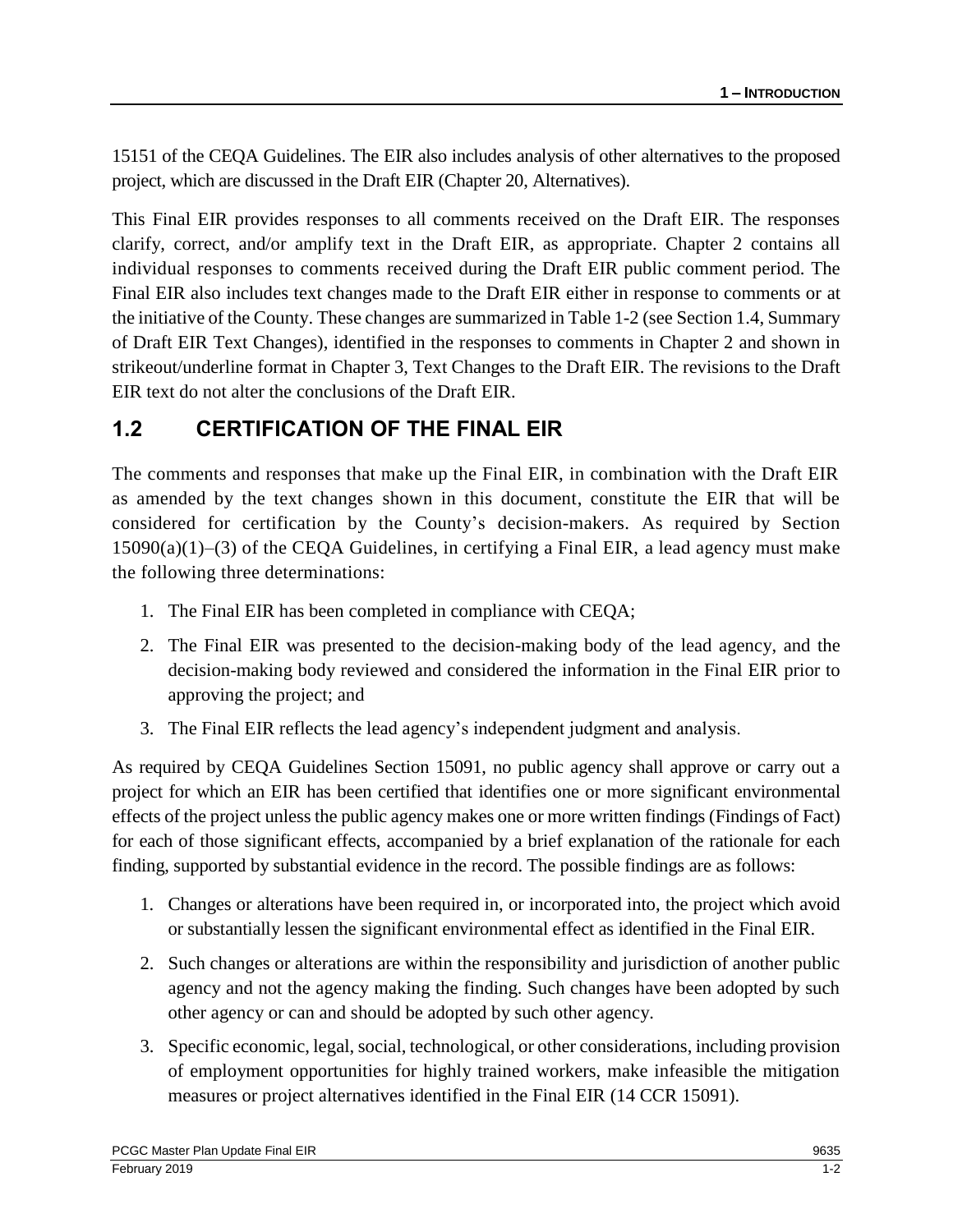The Findings of Fact are included in a separate document that will be considered for adoption by the County's decision makers at the time that they determine whether or not to approve the project. When a Draft EIR finds that a project would result in significant and unavoidable impacts but a Lead Agency choses to approve the project despite those impacts, CEQA requires that the Findings of Fact include a Statement of Overriding Considerations that provides the Lead Agency's reasons for approving the project that outweigh the significant impacts.

### **1.3 RESPONSE TO COMMENTS**

A total of 11 comment letters were received and each letter and response is included in Chapter 2, as listed below in Table 1-1. Each comment letter is numbered and presented with brackets indicating how the letter has been divided into individual comments. Each comment is given a binomial with the number of the comment letter appearing first, followed by the comment number. For example, the single comment in Letter A is numbered A-1. The Draft EIR was presented to the Placer County Planning Commission on January 10, 2019. During the public hearing, only one person provided comments discussing the need for affordable housing in the project area. No comments regarding the environmental effects of the proposed project or the content of the Draft EIR were received at the public hearing.

Responses to comments are presented following the letters, each with binomials that correspond to the bracketed comments. As the subject matter of one topic may overlap between letters, the reader may need to refer to one or more responses to review all the information on a given subject. To assist the reader, cross-references to other comments are provided. The focus of the responses to comments is on the disposition of significant environmental issues raised in the comments, as specified by Section 15088(c) of the CEQA Guidelines. Comments have been reviewed, analyzed, and evaluated, and substantive comments on the Draft EIR have been given a response. When a comment does not address significant environmental issues and does not raise specific issues related to the adequacy of the environmental analysis, the response indicates that no further response is necessary.

| <b>Comment</b><br>Letter | Date of Letter       | <b>Commenter</b>                                                      | Response Nos.  |
|--------------------------|----------------------|-----------------------------------------------------------------------|----------------|
|                          |                      |                                                                       |                |
| A                        | January 7, 2019      | Scott Morgan, Office of Planning and Research, State<br>Clearinghouse | $A-1$          |
| B                        | January 2, 2019      | Kevin Yount, Caltrans                                                 | $B-1$ to $B-6$ |
| C                        | December 31,<br>2018 | Lauren Moore, Placer County Air Pollution Control<br>District         | $C-1$ to $C-9$ |
|                          | December 8, 2018     | Jeff Dutra and Ron Meyer, Atwood 80 Owners                            | D-1            |

**Table 1-1 Index of Commenters on the Draft Environmental Impact Report**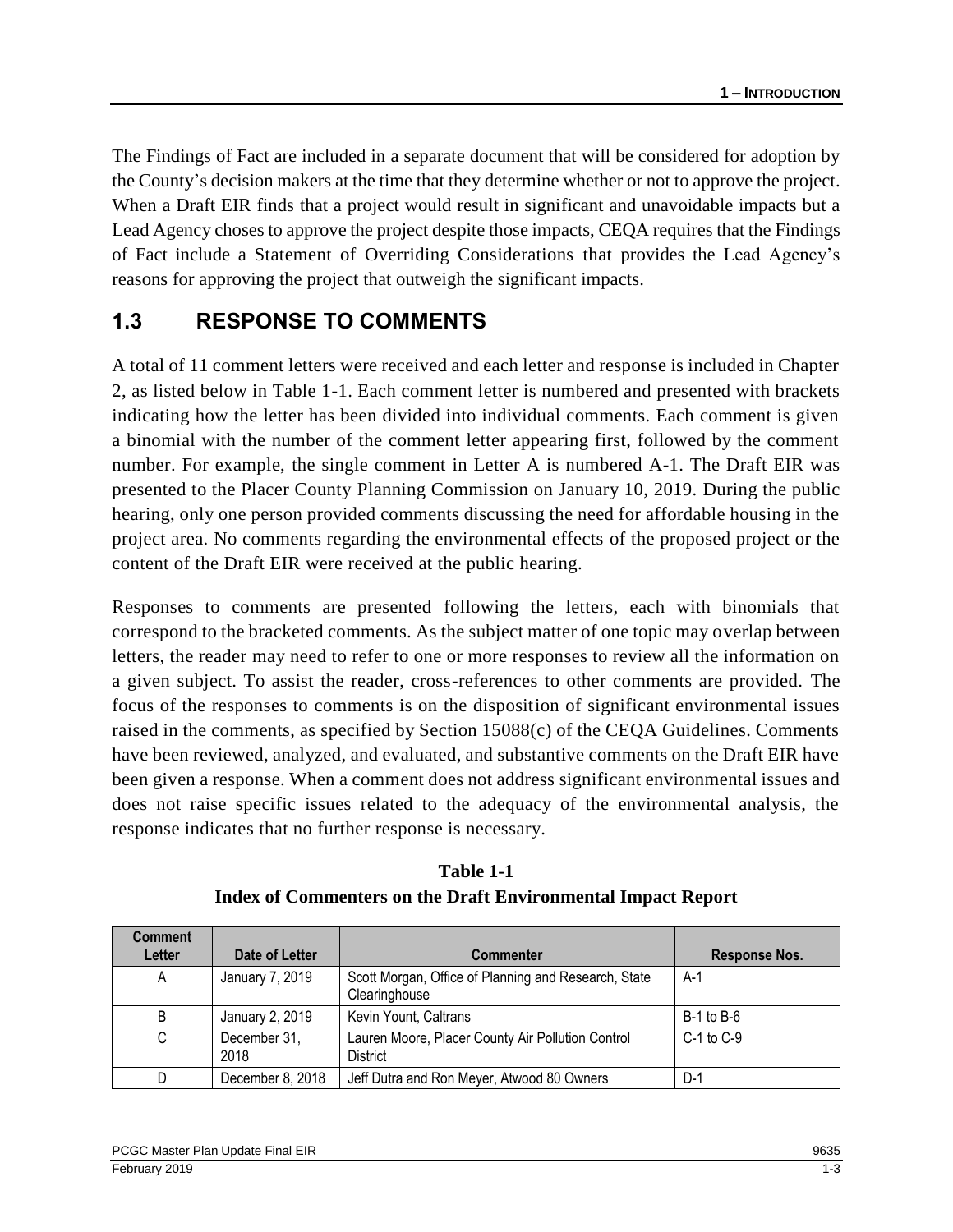**Table 1-1 Index of Commenters on the Draft Environmental Impact Report**

| <b>Comment</b><br>Letter | Date of Letter       | <b>Commenter</b>                            | <b>Response Nos.</b> |
|--------------------------|----------------------|---------------------------------------------|----------------------|
| Е                        | December 28,<br>2018 | Veronica Blake, Placer Community Foundation | E-1 to E-10          |
| F                        | January 2, 2019      | Ramona Brockman                             | F-1 to F-33          |
| G                        | December 25,<br>2018 | Victoria Connolly                           | G-1                  |
| Н                        | December 31,<br>2018 | <b>Charlene Daniels</b>                     | H-1 to H-37          |
|                          | January 1, 2019      | Kay Fegette                                 | $I-1$ to $I-3$       |
| J                        | January 1, 2019      | Elizabeth Johnson                           | $J-1$ to $J-4$       |
| Κ                        | January 2, 2019      | <b>Elinor Petuskey</b>                      | $K-1$ to $K-5$       |
|                          | November 28,<br>2018 | James and Jean Piette                       | $L-1$                |

### **1.4 SUMMARY OF DRAFT EIR TEXT CHANGES**

Table 1-2 identifies all changes made to the Draft EIR. These text changes provide additional clarification for the responses to comments received on the Draft EIR and identify revisions and supplemental information added to the EIR appendices. The text changes do not change the conclusions presented in the Draft EIR regarding the significance of the proposed project's environmental impacts. The pages from the Draft EIR on which text revisions were made are included in this Final EIR (Chapter 4).

| <b>Draft EIR</b><br>Page No. | <b>Revised Draft</b><br>EIR Page No.* | <b>Text Revision Made</b>                                                                                                                                                                                                                                                                                                                        |
|------------------------------|---------------------------------------|--------------------------------------------------------------------------------------------------------------------------------------------------------------------------------------------------------------------------------------------------------------------------------------------------------------------------------------------------|
| $1 - 4$                      | $1 - 4$                               | Text added to provide more details regarding the maximum allowable<br>residential density                                                                                                                                                                                                                                                        |
| 1–6 and $1-7$                | 1–6 and $1-7$                         | Corrected name of events center to Community/Events Center                                                                                                                                                                                                                                                                                       |
| 1–8                          | 1–8                                   | Added Streambed Alteration Agreement to Table 1-1                                                                                                                                                                                                                                                                                                |
| $1 - 10$                     | $1 - 10$                              | Corrected level of significance conclusions for Impact 5-2 to be consistent with<br>impact analysis in Chapter 5                                                                                                                                                                                                                                 |
| $1 - 11$                     | $1 - 11$                              | Corrected level of significance conclusions for Impact 6-4 to be consistent with<br>impact analysis in Chapter 6<br>Modified Mitigation Measure 7a to specify that construction worker<br>environmental awareness training is required for individuals who would be<br>involved in vegetation removal, site clearing, and earthmoving activities |

**Table 1-2 Summary of Draft EIR Text Changes**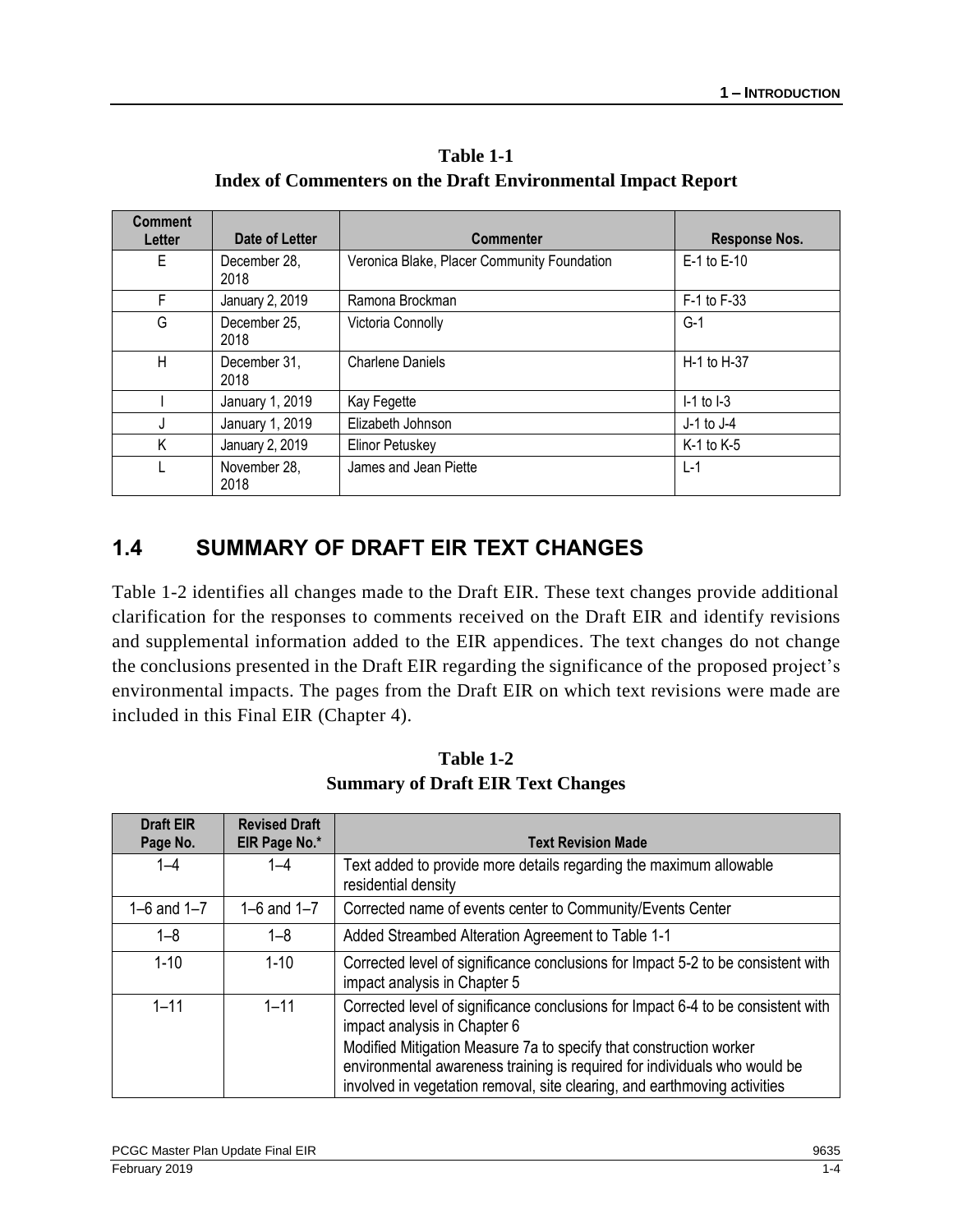| Table 1-2                                |
|------------------------------------------|
| <b>Summary of Draft EIR Text Changes</b> |

| <b>Draft EIR</b><br>Page No. | <b>Revised Draft</b><br>EIR Page No.* | <b>Text Revision Made</b>                                                                                                                                                                                                                                 |
|------------------------------|---------------------------------------|-----------------------------------------------------------------------------------------------------------------------------------------------------------------------------------------------------------------------------------------------------------|
| $1 - 15$                     | $1 - 15$                              | Corrected mitigation measure reference                                                                                                                                                                                                                    |
| 1-16 and 1-17                | 1-16 through<br>$1 - 18$              | Corrected level of significance conclusions for Impact 7-2 to be consistent with<br>impact analysis in Chapter 7<br>Provided text of Mitigation Measure 7f                                                                                                |
| 1-17 and 1-18                | $1 - 18$                              | Corrected mitigation measure references for Impact 7-3                                                                                                                                                                                                    |
| $1 - 20$                     | 1-21 and 1-22                         | Provided text of Mitigation Measure 7e and corrected mitigation measure<br>references                                                                                                                                                                     |
| 1-21, 1-29, and<br>$1 - 30$  | $1-23, 1-24,$<br>$1 - 32$             | Corrected level of significance conclusions for Impacts 8-1, 8-2, and 8-3 to be<br>consistent with impact analysis in Chapter 8                                                                                                                           |
| 1-31 and 1-32                | $1 - 34$ and $1 - 35$                 | Modified Mitigation Measures 10a and 10c to clarify a single building permit is<br>expected to be issued for the Health and Human Services building                                                                                                       |
| $1 - 33$                     | 1-35 and 1-36                         | Modified Mitigation Measure 10d to clarify requirements for construction of the<br>third northbound lane on SR 49 north of Bell Road; updated level of<br>significance conclusions for Impact 10-2 to be consistent with impact analysis<br>in Chapter 10 |
| 1-40 through<br>$1 - 43$     | 1-41 through<br>$1 - 47$              | Modified mitigation measures addressing intersection improvements needed in<br>the cumulative plus project condition                                                                                                                                      |
| $1 - 45$                     | $1 - 48$                              | Corrected level of significance conclusions for Impact 11-3 to be consistent<br>with impact analysis in Chapter 11                                                                                                                                        |
| $1 - 49$                     | $1 - 53$                              | Mitigation Measure 12b revised to change timing in first paragraph from<br>issuance of certificates of occupancy to issuance of a building permit                                                                                                         |
| 1-50 and 1-51                | $1 - 54$                              | Corrected level of significance conclusions and mitigation measure references<br>for Impact 12-3 to be consistent with impact analysis in Chapter 12                                                                                                      |
| $1 - 68$                     | $1 - 73$                              | Corrected level of significance conclusions and mitigation measure references<br>for Impact 15-8 to be consistent with impact analysis in Chapter 15                                                                                                      |
| $1 - 79$                     | $1 - 83$                              | Corrected text in Mitigation Measure 18a to refer to Department of Public<br>Works instead of Facility Services                                                                                                                                           |
| $2 - 5$                      | $2 - 5$                               | Language added to the NOP section noting a minor change in the project<br>description subsequent to circulation of the NOP                                                                                                                                |
| $3 - 7$                      | $3 - 7$                               | Added text noting use of buildings prior to demolition                                                                                                                                                                                                    |
| $3 - 14$                     | $3 - 14$                              | Added language outlining demolition and retention of buildings in the DeWitt<br><b>General Hospital Historic District</b>                                                                                                                                 |
| $3 - 15$                     | $3 - 15$                              | Added text added to identify the proposed maximum allowable residential<br>density                                                                                                                                                                        |
| $3 - 15$                     | $3 - 15$                              | Corrected text from "zoning overlay" to "combining zone district"                                                                                                                                                                                         |
| $3 - 17$                     | $3 - 17$                              | Added text clarify title and expected uses of the Community/Events Center                                                                                                                                                                                 |
| $3 - 24$                     | $3 - 24$                              | Corrected name of events center to Community/Events Center                                                                                                                                                                                                |
| $3 - 26$                     | $3-26$                                | Corrected text from "zoning overlay" to "combining zone district"                                                                                                                                                                                         |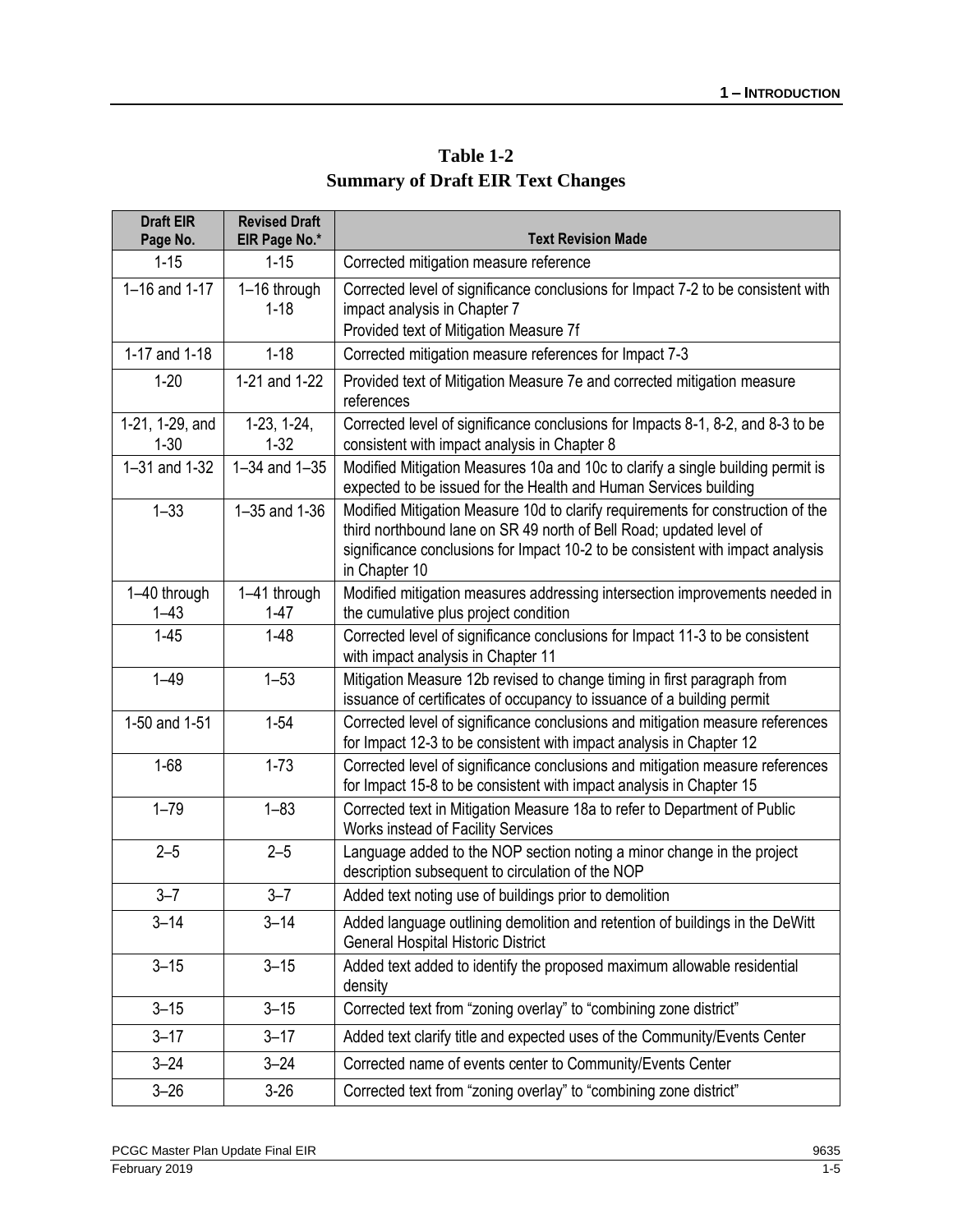| Table 1-2                                |
|------------------------------------------|
| <b>Summary of Draft EIR Text Changes</b> |

| <b>Draft EIR</b><br>Page No.    | <b>Revised Draft</b><br>EIR Page No.* | <b>Text Revision Made</b>                                                                                                                                                                                                                                                   |  |
|---------------------------------|---------------------------------------|-----------------------------------------------------------------------------------------------------------------------------------------------------------------------------------------------------------------------------------------------------------------------------|--|
| $3 - 27$                        | $3 - 28$                              | Corrected text from "zoning overlay" to "combining zone district"                                                                                                                                                                                                           |  |
| $5 - 1$                         | $5 - 1$                               | Corrected text from "zoning overlay" to "combining zone district"; added text to<br>clarify applicability of Surplus Lands Act                                                                                                                                              |  |
| $5 - 20$                        | $5 - 20$                              | Corrected name of events center to Community/Events Center                                                                                                                                                                                                                  |  |
| $5 - 21$                        | $5 - 21$                              | Corrected level of significance conclusions in Impact 5-2 summary to be<br>consistent with impact analysis                                                                                                                                                                  |  |
| $5 - 22$                        | $5 - 22$                              | Corrected text from "zoning overlay" to "combining zone district"                                                                                                                                                                                                           |  |
| $5 - 23$                        | $5 - 23$                              | Corrected text from "zoning overlay" to "combining zone district"                                                                                                                                                                                                           |  |
| $5 - 25$                        | $5 - 25$                              | Corrected text from "zoning overlay" to "combining zone district"                                                                                                                                                                                                           |  |
| $5 - 26$                        | $5 - 26$                              | Corrected name of events center to Community/Events Center                                                                                                                                                                                                                  |  |
| $6 - 5$                         | $6 - 5$                               | Added text to clarify affordable housing dwelling units constructed in 2017                                                                                                                                                                                                 |  |
| $6-6$                           | $6-6$                                 | Added text to clarify position and housing expertise of County Executive<br>Officer for the Lake Tahoe Area                                                                                                                                                                 |  |
| $6 - 17$                        | $6 - 17$                              | Corrected name of event center to Community/Events Center                                                                                                                                                                                                                   |  |
| $6 - 21$                        | $6 - 21$ and $6 - 22$                 | Corrected level of significance conclusions in Impact 6-4 summary to be<br>consistent with impact analysis Added text regarding information from Table<br>A-2 of the Housing Element Background Report                                                                      |  |
| $7-32, 7-34,$<br>7-35, and 7-46 | $7-32, 7-34,$<br>7-35, and 7-46       | Corrected mitigation measure references<br>Added text specifying that construction worker environmental awareness<br>training (Mitigation Measure 7a) is required for individuals who would be<br>involved in vegetation removal, site clearing, and earthmoving activities |  |
| $7 - 35$                        | $7 - 35$                              | Corrected level of significance conclusions in Impact 7-2 summary to be<br>consistent with impact analysis                                                                                                                                                                  |  |
| $7 - 37$                        | $7 - 37$                              | Corrected level of significance conclusions in Impact 7-3 summary to be<br>consistent with impact analysis                                                                                                                                                                  |  |
| $7 - 39$                        | $7 - 39$                              | Corrected mitigation measure references in PCGC Master Plan Update<br>analysis                                                                                                                                                                                              |  |
| $7 - 40$                        | $7-40$                                | Corrected discussion of potential impacts to wetlands associated with<br>Detention Basin 01                                                                                                                                                                                 |  |
| $7 - 48$                        | 7-48 and 7-49                         | Modified Mitigation Measure 7e to clarify timing requirements in the event that<br>on-site oak woodland restoration is proposed                                                                                                                                             |  |
| $8 - 12$                        | $8 - 12$                              | Changed "half" to "60%"                                                                                                                                                                                                                                                     |  |
| $8 - 14$                        | $8 - 14$                              | Added text to recognize significance of the DeWitt General Hospital under<br>Criterion A associated with its use as a state mental hospital and its<br>association with Dr. Norman Freeman and with Tarmo Pasto                                                             |  |
| $8 - 23$                        | 8-23 and 8-24                         | Policies added to the Regulatory Framework section                                                                                                                                                                                                                          |  |
| $8 - 28$                        | $8 - 28$                              | Added clarifying language regarding mitigation measure infeasibility                                                                                                                                                                                                        |  |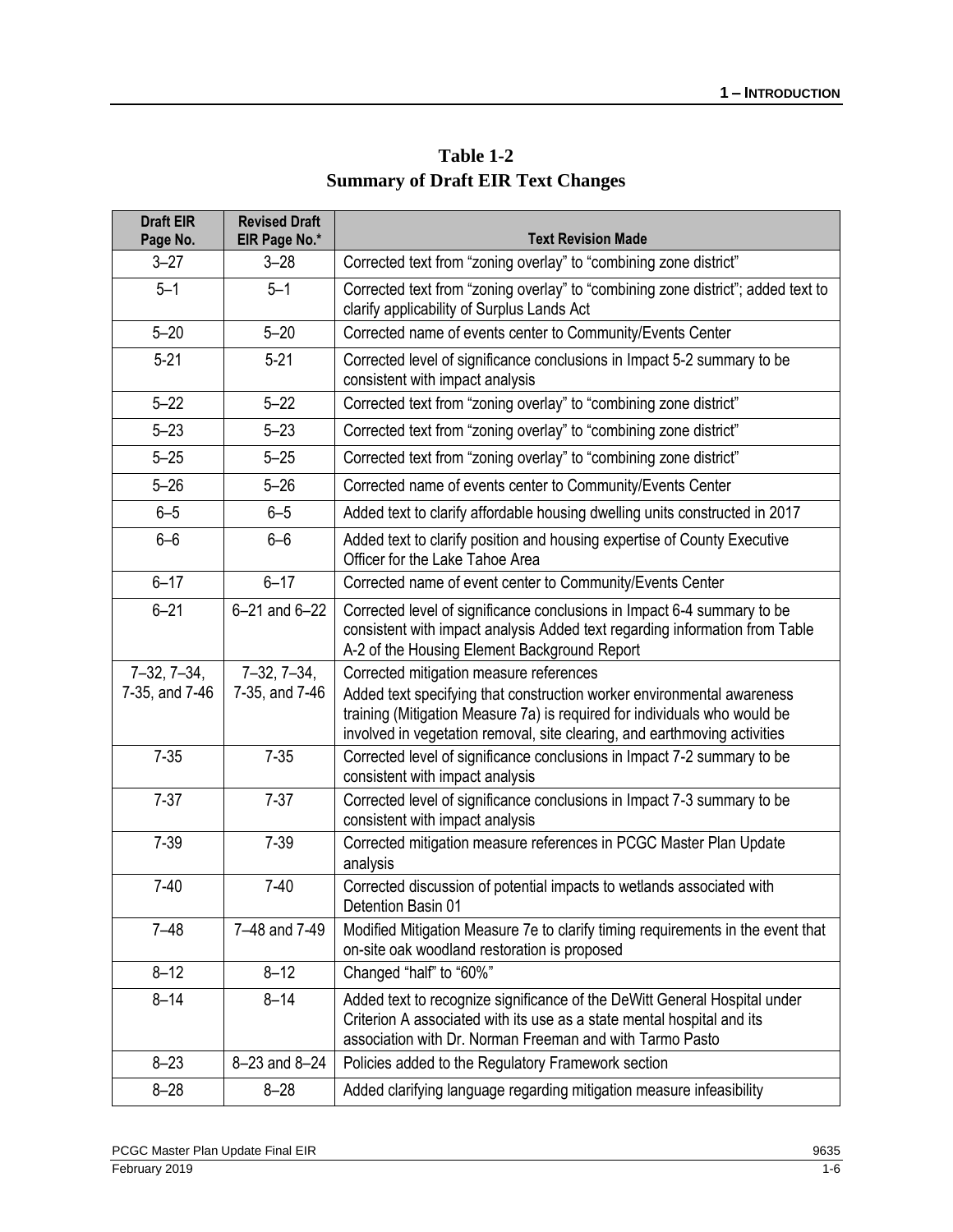| Table 1-2                                |
|------------------------------------------|
| <b>Summary of Draft EIR Text Changes</b> |

| <b>Draft EIR</b><br>Page No.          | <b>Revised Draft</b><br>EIR Page No.* | <b>Text Revision Made</b>                                                                                                                                                                                                           |
|---------------------------------------|---------------------------------------|-------------------------------------------------------------------------------------------------------------------------------------------------------------------------------------------------------------------------------------|
| $8 - 35$                              | $8 - 36$                              | Added text to Mitigation Measure 8a clarifying that the County may rely on the<br>California Historic Building Code for future building modifications                                                                               |
| $10 - 21$                             | $10 - 21$                             | Corrected level of significance conclusions in Impact 10-1 summary to be<br>consistent with impact analysis                                                                                                                         |
| 10-31, 10-35<br>and 10-36             | $10 - 31$ , $10 - 35$<br>and 10-36    | Modified conclusions for Impact 10-2, Table 10-10, and impact analysis for the<br>Multifamily Residential project related to the increased volume to capacity ratio<br>for SR 49 north of Bell Road                                 |
| $10-43$ and<br>10-51 through<br>10-54 | $10-45$ and<br>10-51 through<br>10-54 | Added text to clarify application of Mitigation Measures 10o and 10p to the<br>PCGC Master Plan Update as well as the two individual projects                                                                                       |
| $10-51$ and<br>10-57                  | $10-51$ and<br>10-58                  | Modified text to clarify that fair share contributions towards improvements to<br>the Richardson Drive/Bell Road intersection would reduce the impact at this<br>location to less than significant                                  |
| $10 - 53$                             | $10 - 53$                             | Modified text discussing Mitigation Measure 10k to clarify that fair share<br>contributions towards improvements to the SR 49/Kemper Road/New Airport<br>Drive intersection would be required consistent with the Auburn/Bowman CIP |
| $10 - 61$                             | 10-62                                 | Corrected mitigation measure references                                                                                                                                                                                             |
| $10 - 65$                             | $10 - 66$                             | Modified Mitigation Measures 10a and 10c to clarify a single building permit is<br>expected to be issued for the Health and Human Services building                                                                                 |
| $10 - 66$                             | $10 - 67$                             | Modified Mitigation Measure 10d to clarify requirements for construction of the<br>third northbound lane on SR 49 north of Bell Road                                                                                                |
| 10-68 through<br>$10 - 70$            | 10-69 through<br>$10 - 71$            | Modified mitigation measures addressing intersection improvements needed in<br>the cumulative plus project condition                                                                                                                |
| $11-37$                               | $11-37$                               | Corrected impact numbering from 19-4 to 11-4                                                                                                                                                                                        |
| $12 - 1$                              | $12 - 1$                              | Added missing apostrophe                                                                                                                                                                                                            |
| $12 - 2$                              | $12 - 2$                              | Added definition of criteria air pollutants and introduction to federal and state<br>standards                                                                                                                                      |
| $12 - 3$                              | $12 - 3$                              | Added citation and description of nitrogen dioxide                                                                                                                                                                                  |
| $12 - 5$                              | 12-5 and 12-6                         | <b>Updated citations</b>                                                                                                                                                                                                            |
| $12 - 7$                              | $12 - 7$                              | Corrected text regarding air pollutant monitoring station                                                                                                                                                                           |
| $12 - 7$                              | $12 - 7$                              | Revised text to remove carbon monoxide (CO) thresholds from Table 12-15                                                                                                                                                             |
| $12-9$                                | $12-9$                                | Added text regarding relationship between ambient air quality standards and<br>potential health effects                                                                                                                             |
| $12-9$                                | $12 - 10$                             | Added text regarding health effects of nitrogen dioxide                                                                                                                                                                             |
| $12 - 11$                             | $12 - 11$                             | Expanded description of national ambient air quality standards                                                                                                                                                                      |
| $12 - 12$                             | $12 - 12$                             | Expanded description of California ambient air quality standards                                                                                                                                                                    |
| $12 - 16$                             | 12-16 and<br>$12 - 17$                | Expanded description of ozone precursor thresholds                                                                                                                                                                                  |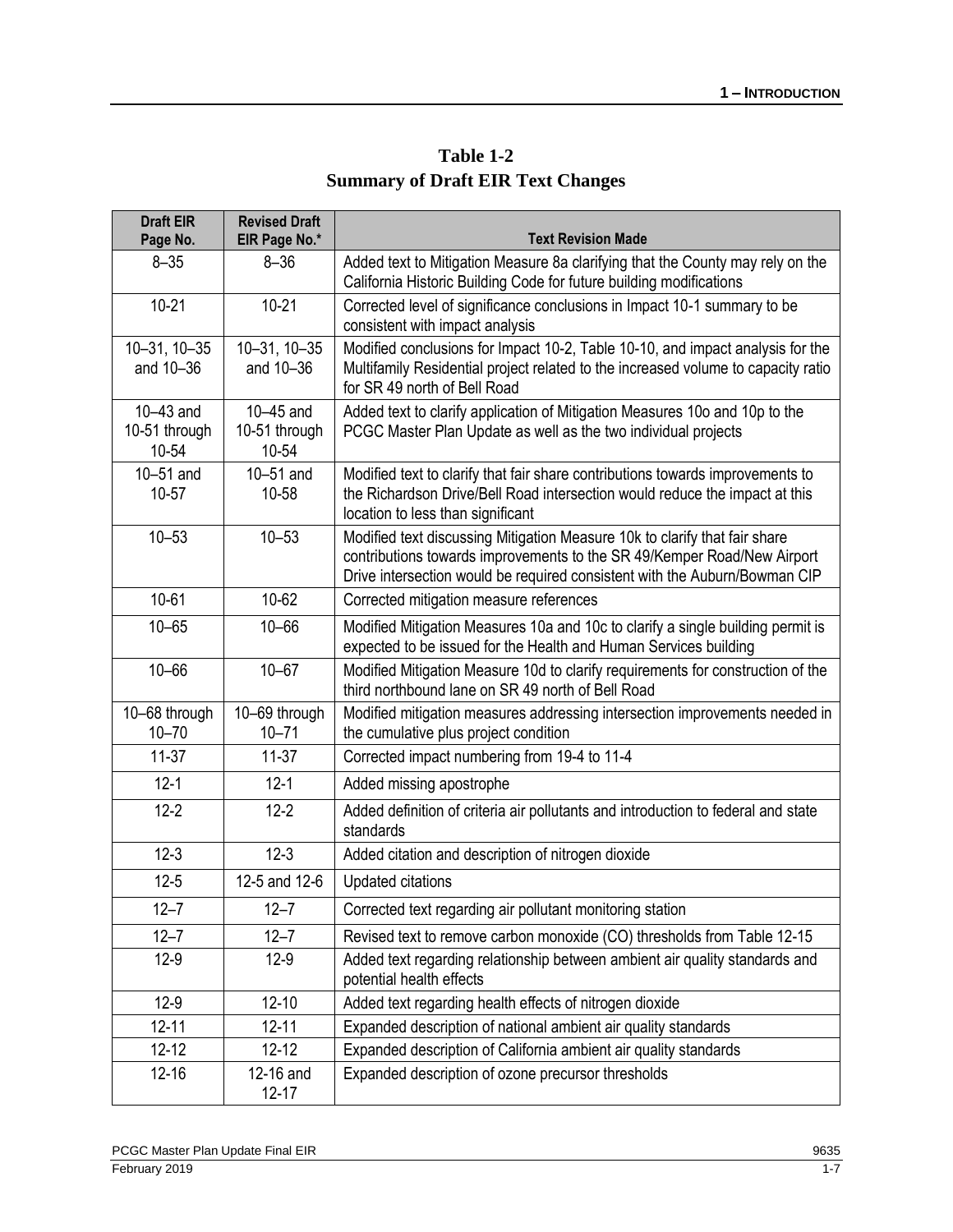| Table 1-2                                |
|------------------------------------------|
| <b>Summary of Draft EIR Text Changes</b> |

| <b>Draft EIR</b><br>Page No. | <b>Revised Draft</b><br>EIR Page No.* | <b>Text Revision Made</b>                                                                                                                                                            |
|------------------------------|---------------------------------------|--------------------------------------------------------------------------------------------------------------------------------------------------------------------------------------|
| $12-16$ and                  | 12-18 and                             | Added text summarizing Rules 225 and 247                                                                                                                                             |
| $12 - 20$                    | 12-19; 12-22                          | Added the word "policy" for policies 6.G.1 and 6.G.3                                                                                                                                 |
| $12 - 22$                    | $12 - 24$                             | Corrected text from "zoning overlay" to "combining zone district"                                                                                                                    |
| $12 - 23$                    | $12 - 25$                             | Corrected text from SANDAG to SACOG                                                                                                                                                  |
| $12 - 24$                    | $12 - 27$                             | Corrected level of significance conclusions in Impact 12-2 summary to be<br>consistent with impact analysis                                                                          |
| $12 - 27$                    | 12-29                                 | Added "Architectural Coatings" to Construction Phase column                                                                                                                          |
| 12-29                        | 12-31 and<br>$12 - 32$                | Moved text that followed Table 12-8 to precede it to keep table on a single<br>page; added text relating emissions to potential health effects; added note to<br><b>Table 12-8</b>   |
| $12 - 32$                    | 12-34 and<br>$12 - 35$                | Added note to Table 12-9; added text relating emissions to potential health<br>effects                                                                                               |
| 12-34 and<br>12-35           | 12-36 and<br>$12 - 37$                | Added text relating emissions to potential health effects; added note to Table<br>$12 - 12$                                                                                          |
| 12-36                        | 12-38                                 | Added text relating emissions to potential health effects; added note to Table<br>$12 - 13$                                                                                          |
| 12-38                        | $12 - 40$                             | Added text relating emissions to potential health effects; added note to Table<br>$12 - 16$                                                                                          |
| 12-39                        | 12-41 and<br>12-42                    | Added text relating emissions to potential health effects; added note to Table<br>$12 - 17$                                                                                          |
| 12-40 and<br>$12 - 41$       | 12-42 and<br>$12 - 43$                | Corrected level of significance conclusions in Impact 12-3 summary to be<br>consistent with impact analysis; added text relating emissions to potential<br>health effects            |
| $12 - 43$                    | $12 - 45$                             | Text revised identifying the PCAPCD recommended criteria for determining<br>the need for a CO hotspots analysis                                                                      |
| $12 - 45$                    | 12-47 through<br>12-49                | Text revised regarding the table number and maximum 1-hour CO<br>concentration; added text relating emissions to potential health effects                                            |
| $12 - 49$                    | $12 - 52$                             | Mitigation Measure 12b revised to change timing in first paragraph from<br>issuance of certificates of occupancy to issuance of a building permit                                    |
| 12-48 through<br>$12 - 50$   | 12-52 through<br>$12 - 55$            | <b>Updated References Cited</b>                                                                                                                                                      |
| $13 - 29$                    | $13 - 29$                             | Corrected typographical error "sf" to "square feet"                                                                                                                                  |
| $13 - 33$                    | 13-33 and<br>13-34                    | Corrected typographical error "per capita" emissions to "per 1,000 square feet"                                                                                                      |
| $13 - 34$                    | 13-34 and<br>13-35                    | Added text discussing effects of emissions from construction of the Health and<br>Human Services building at the same time as construction of the Multifamily<br>Residential project |
| $13 - 35$                    | $13 - 36$                             | Added text noting that the emissions for the existing Health and Human<br>Services operations have been projected to year 2021 and updated table 13-5                                |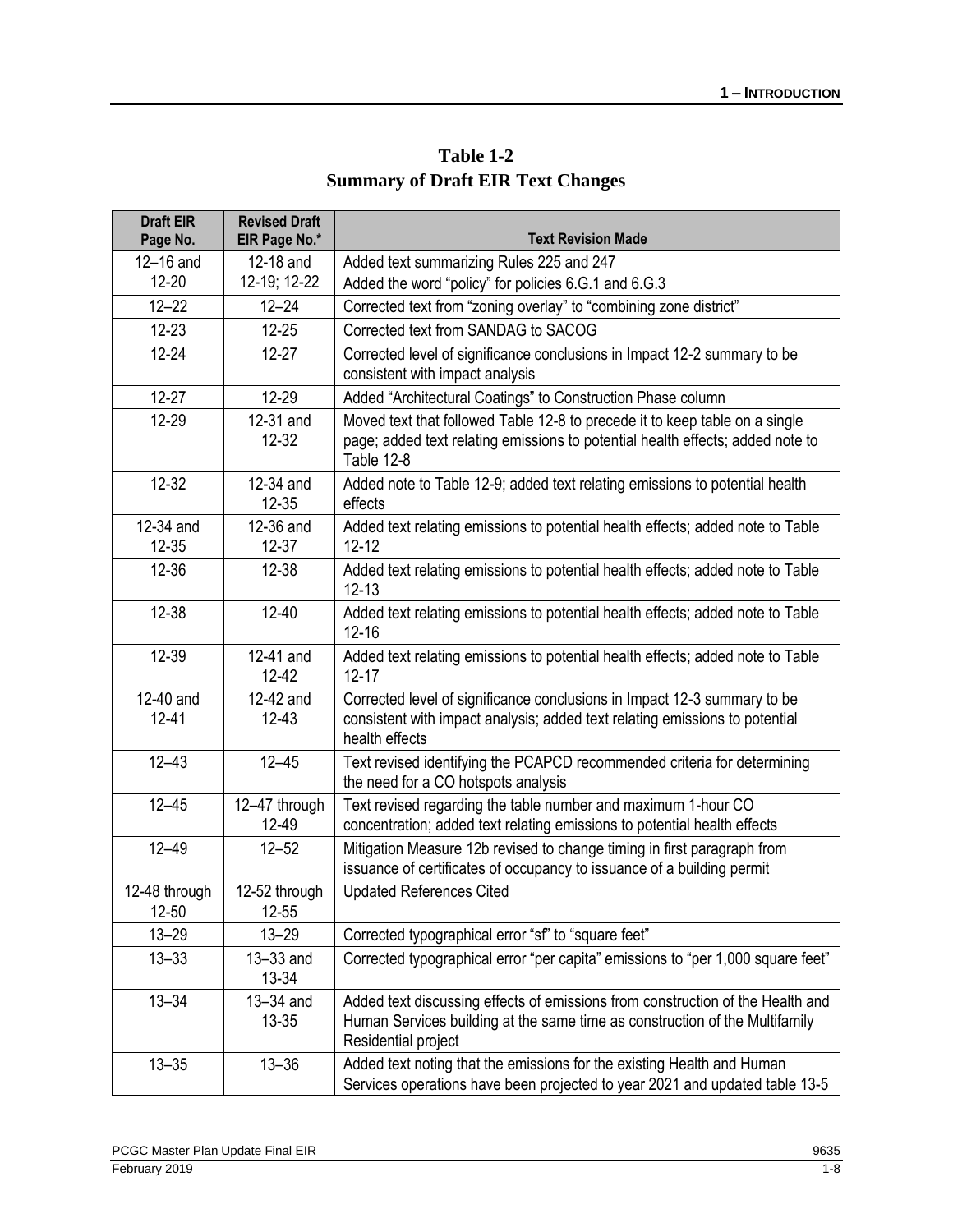| Table 1-2                                |
|------------------------------------------|
| <b>Summary of Draft EIR Text Changes</b> |

| <b>Draft EIR</b><br>Page No. | <b>Revised Draft</b><br>EIR Page No.* | <b>Text Revision Made</b>                                                                                                                                                            |
|------------------------------|---------------------------------------|--------------------------------------------------------------------------------------------------------------------------------------------------------------------------------------|
| $13 - 35$                    | 13-36 and<br>$13 - 37$                | Added text discussing effects of emissions from operation of the Health and<br>Human Services building at the same time as operation of the Multifamily<br>Residential project       |
| $13 - 36$                    | 13-37 and<br>13-38                    | Added text discussing effects of emissions from construction of the Multifamily<br>Residential project at the same time as construction of the Health and Human<br>Services building |
| $13 - 38$                    | $13 - 39$                             | Added text discussing effects of emissions from operation of the Multifamily<br>Residential project at the same time as operation of the Health and Human<br>Services building       |
| $18 - 23$                    | $18 - 23$                             | Corrected text regarding the number of new Health and Human Services<br>employees                                                                                                    |
| $18 - 25$                    | $18 - 25$                             | Corrected text in Mitigation Measure 18a to refer to Department of Public<br>Works instead of Facility Services                                                                      |
| $20 - 4$                     | $20 - 4$                              | Text modified to clarify California Historic Building Code                                                                                                                           |
| $20 - 7$                     | $20 - 7$                              | Corrected name of event center to Community/Events Center                                                                                                                            |
| $20 - 8$                     | $20 - 8$                              | Corrected name of event center to Community/Events Center                                                                                                                            |
| $20 - 9$                     | $20 - 9$                              | Corrected name of event center to Community/Events Center                                                                                                                            |
| $20 - 10$                    | $20 - 10$                             | Corrected name of Central Green to Community Green                                                                                                                                   |
| $20 - 14$                    | $20 - 14$                             | Corrected name of event center to Community/Events Center and text<br>modified to clarify California Historic Building Code                                                          |
| $20 - 20$                    | $20-20$ and<br>$20 - 21$              | Corrected spelling error in "density" and corrected name of event center to<br><b>Community/Events Center</b>                                                                        |
| $20 - 27$                    | $20 - 27$                             | Corrected name of event center to Community/Events Center                                                                                                                            |

\* Page numbering shown in Chapter 3, Text Changes to the Draft Environmental Impact Report.